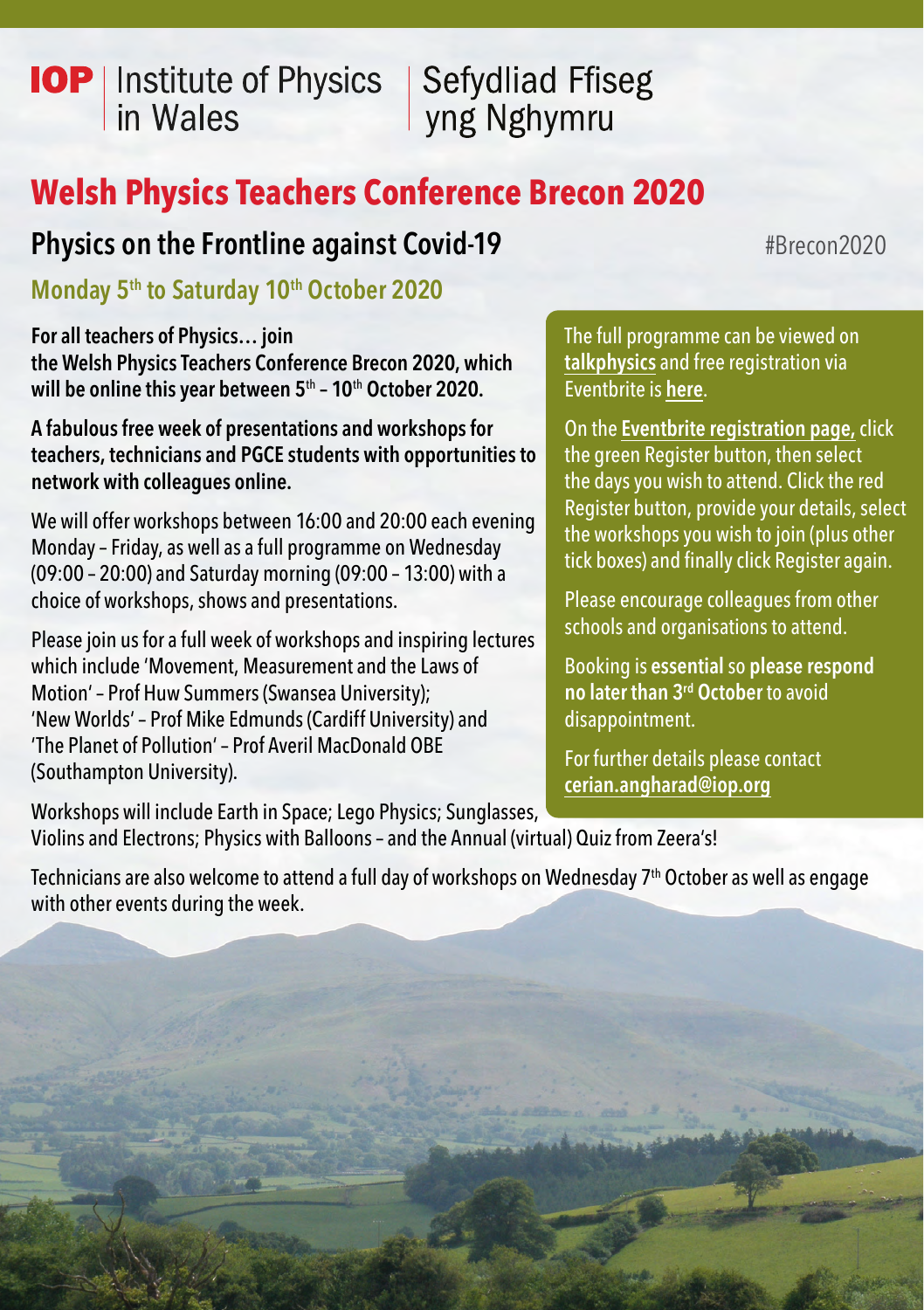**Session timetable** *click any session title to go to registration*

| ID                         | <b>Time</b>     | <b>Title</b>                                                           | <b>Presenter</b>                                                    |  |  |
|----------------------------|-----------------|------------------------------------------------------------------------|---------------------------------------------------------------------|--|--|
| <b>Monday 5 October</b>    |                 |                                                                        |                                                                     |  |  |
| M1                         | $16:00 - 16:45$ | Cognitive Load Theory                                                  | Alessio Bernardelli                                                 |  |  |
| M2                         | $17:00 - 17:45$ | Science on Stage Part 1                                                | Paul Nugent                                                         |  |  |
| M <sub>3</sub>             | $18:00 - 18:45$ | The Resourceful Physics Teacher - Online                               | Keith Gibbs                                                         |  |  |
| M4                         | $19:00 - 19:45$ | <b>New Worlds</b>                                                      | Keynote Speaker:<br>Prof Mike Edmunds,<br><b>Cardiff University</b> |  |  |
| <b>Tuesday 6 October</b>   |                 |                                                                        |                                                                     |  |  |
| Tu1                        | $16:00 - 16:45$ | The Problem with Boys                                                  | Stephanie Bevan                                                     |  |  |
| Tu <sub>2</sub>            | $17:00 - 17:45$ | Electromagnetism 200                                                   | David Keenhan                                                       |  |  |
| Tu3                        | $18:00 - 18:45$ | Using Sport to Teach Physics - Like it or Not                          | Dr Lawrence Cattermole                                              |  |  |
| Tu4                        | $19:00 - 19:45$ | Social evening                                                         | Virtual Quiz at Zeera's                                             |  |  |
| <b>Thursday 8 October</b>  |                 |                                                                        |                                                                     |  |  |
| Th1                        | $16:00 - 16:45$ | Not just Gamma and X-rays!                                             | Alison Alexander and Ruth Wiltsher                                  |  |  |
| Th <sub>2</sub>            | $17:00 - 17:45$ | Shades of Blended Learning                                             | Keith Jones                                                         |  |  |
| Th <sub>3</sub>            | $18:00 - 18:45$ | Improving Gender Balance - Unconscious Bias                            | Dr Anita Shaw                                                       |  |  |
| Th <sub>4</sub>            | $19:00 - 19:45$ | <b>Gravitational Waves</b>                                             | Keynote Speaker:<br>Dr Chris North,<br><b>Cardiff University</b>    |  |  |
| <b>Friday 9 October</b>    |                 |                                                                        |                                                                     |  |  |
| F1                         | $16:00 - 16:45$ | Physics Education at Home: DIY Activities for Home<br>Learning         | Gary Williams                                                       |  |  |
| F <sub>2</sub>             | $17:00 - 17:45$ | Earth in Space                                                         | <b>Graham Perrin</b>                                                |  |  |
| F3                         | $18:00 - 18:45$ | Electromagnetism 200                                                   | David Keenhan                                                       |  |  |
| F4                         | $19:00 - 19:45$ | The Physics of Bubbles                                                 | Keynote Speaker: Sue McGrath                                        |  |  |
| <b>Saturday 10 October</b> |                 |                                                                        |                                                                     |  |  |
| S <sub>1</sub> A           | $09:00 - 09:45$ | Developing a Research-Informed Physics<br>Curriculum for the 'New KS3' | Anthony Clowser                                                     |  |  |
| S <sub>1</sub> B           |                 | Electromagnetism with Practicals                                       | David Cotton                                                        |  |  |
| S <sub>2</sub> A           | $10:00 - 10:45$ | Science on Stage Part 2                                                | Paul Nugent                                                         |  |  |
| S <sub>2</sub> B           |                 | Lego Physics                                                           | Lewis Mattheson                                                     |  |  |
| S <sub>3</sub> A           | $11:00 - 11:45$ | <b>GCSE and GCE Update</b>                                             | <b>Helen Francis</b>                                                |  |  |
| S3B                        |                 | Physics with Balloons                                                  | Jo Kent                                                             |  |  |
| S <sub>4</sub>             | $12:00 - 12:45$ | <b>Taking up Space</b>                                                 | <b>Show - Science Made Simple</b>                                   |  |  |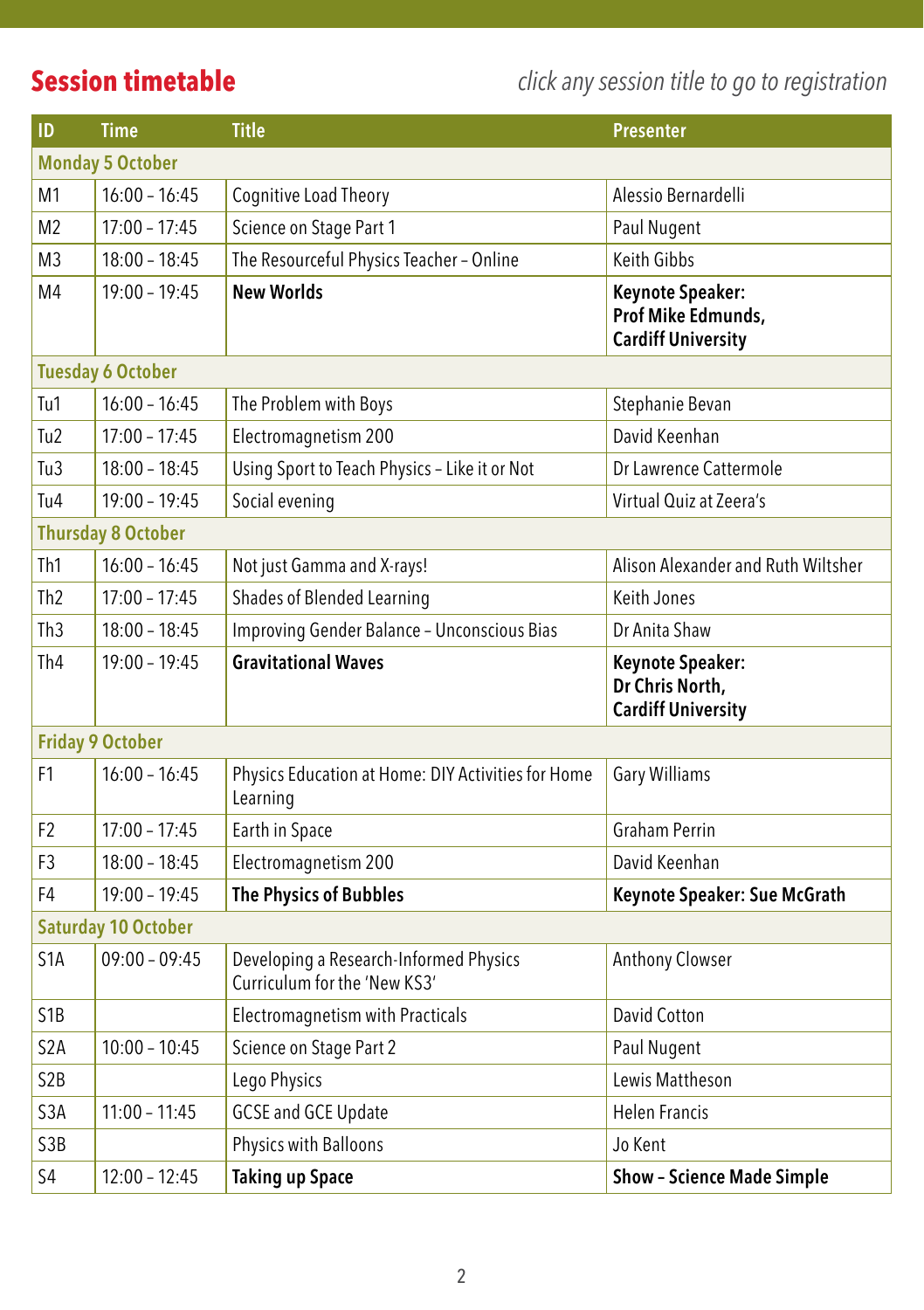| ID               | <b>Time</b>                | <b>Title</b>                                                      | <b>Presenter</b>                                                                |
|------------------|----------------------------|-------------------------------------------------------------------|---------------------------------------------------------------------------------|
|                  | <b>Wednesday 7 October</b> |                                                                   |                                                                                 |
| W <sub>1</sub>   | $09:00 - 09:45$            | Movement, Measurement and the<br><b>Laws of Motion</b>            | Keynote Speaker:<br>Prof Huw Summers,<br><b>Swansea University</b>              |
| W <sub>2</sub> A | $10:00 - 10:45$            | GCSE and GCE update                                               | Helen Francis, WJEC                                                             |
| W <sub>2</sub> B |                            | <b>Turning Points</b>                                             | <b>Richard Bonella</b>                                                          |
| W3A              | $11:00 - 11:45$            | Cognitive Load Theory                                             | Alessio Bernardelli                                                             |
| W3B              |                            | The Resourceful Physics Teacher - Online                          | Keith Gibbs                                                                     |
| W3C              |                            | Introducing Programming with the PASCO//code.<br>Node             | Dr Nichola Swann                                                                |
| W4A              | $12:00 - 12:45$            | Using Sport to Teach Physics - Like it or Not                     | Dr Lawrence Cattermole                                                          |
| W4B              |                            | The Problem with Boys                                             | Stephanie Bevan                                                                 |
| W4C              |                            | Technician Workshop                                               | To be confirmed                                                                 |
| W <sub>5</sub> A | $13:00 - 13:45$            | Not just Gamma and X-rays!                                        | Alison Alexander and Ruth Wiltsher                                              |
| W <sub>5</sub> B |                            | Games and Resources for the Teaching of Electricity<br>and Energy | <b>Tony Reeves</b>                                                              |
| W <sub>5C</sub>  |                            | <b>Technicians Techmeet</b>                                       | Cerian Angharad                                                                 |
| W6A              | $14:00 - 14:45$            | Shades of Blended Learning                                        | Keith Jones                                                                     |
| W6B              |                            | <b>Improving Gender Balance from Primary Upwards</b>              | Dr Anita Shaw                                                                   |
| W6C              |                            | LogIT datalogging                                                 | Selene Gilles and Mark Finch                                                    |
| W7A              | $15:00 - 15:45$            | Earth in Space                                                    | <b>Graham Perrin</b>                                                            |
| W7B              |                            | Physics Education at Home: DIY Activities for Home<br>Learning    | Gary Williams                                                                   |
| W8               | $16:00 - 16:45$            | Physics with Balloons                                             | Jo Kent                                                                         |
| W9               | $17:00 - 17:45$            | <b>Gravitational Waves Workshop</b>                               | Dr Chris North                                                                  |
| W10              | $18:00 - 18:45$            | Sunglasses, Violins, and Electrons                                | David Cotton                                                                    |
| W11              | $19:00 - 19:45$            | <b>The Planet of Pollution</b>                                    | Keynote Speaker:<br>Prof Averil MacDonald OBE,<br><b>Southampton University</b> |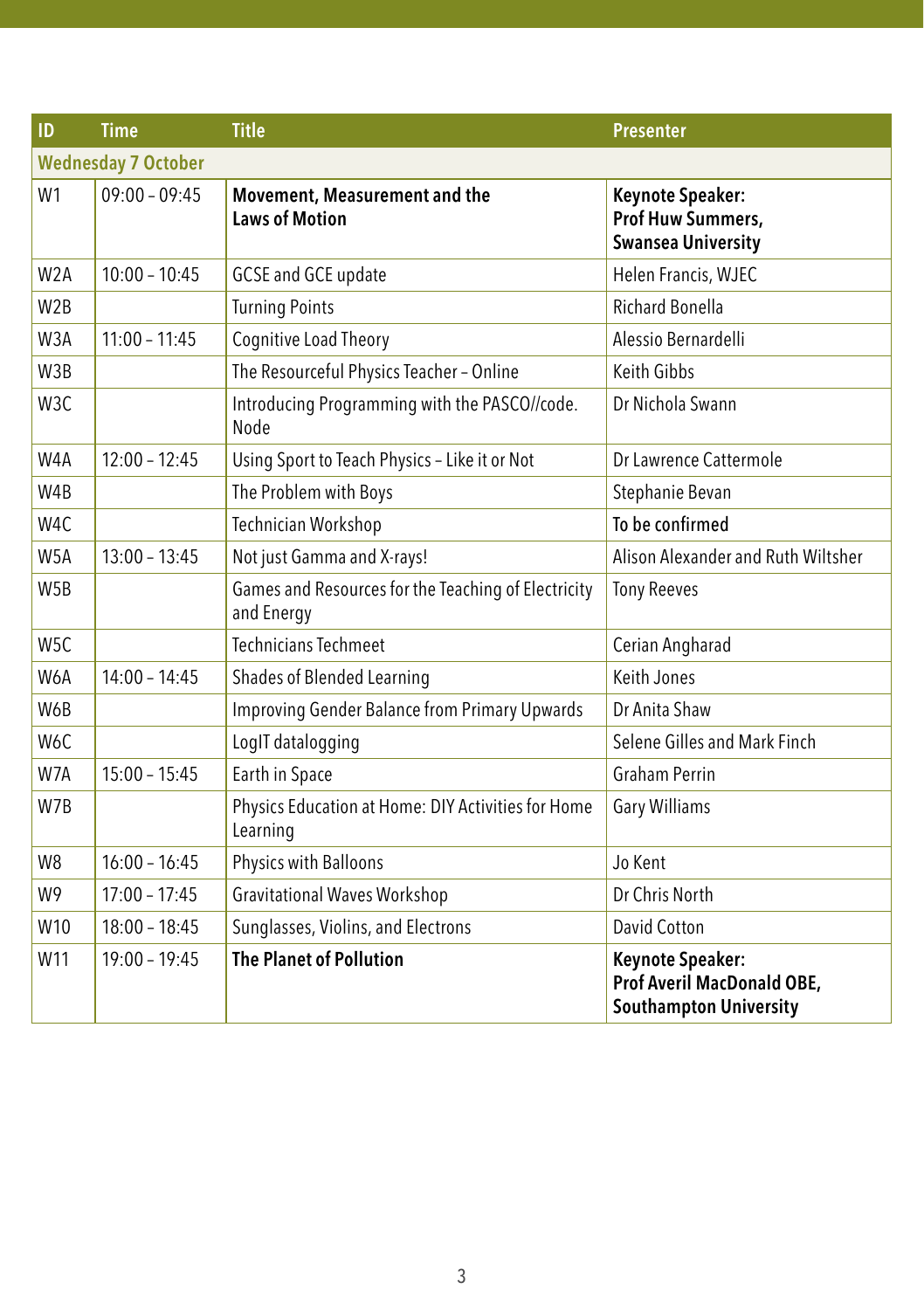# **Session descriptions**

# **Monday 5 October 2020**

# **Session M1: Cognitive Load Theory in Physics Teaching and Learning** / Alessio Bernardelli / *KS3-5*

In this workshop we will explore the findings of educational research on Cognitive Load Theory and their implications to the learning of Physics. We will also consider and propose a series of strategies and tools that could be used in the classroom and for remote learning to take into account these ideas and evidence.

#### **Session M2: Science on Stage Part 1** / Paul Nugent / *KS3-5*

Science on Stage is a European initiative designed to encourage teachers from across Europe to share best practice in science teaching. Ultimately, the aim of Science on Stage is to enable teachers to deliver science in a more creative and engaging way. This session will explore many of the teaching ideas and resources from [www.scienceonstage.ie](http://www.scienceonstage.ie) Join us for some of the very latest experiments from the recent [Cascais SonS Festival 2019](https://sons2019.eu). The experiments can be carried out by teachers or students, in school or at home.

# **Session M3: The Resourceful Physics Teacher Online** / Keith Gibbs / *KS3-5*

Keith, author of 'The Resourceful Physics Teacher', will introduce the teachers to a set of ten Virtual Practical experiments. These can be performed by students at home or used as actual practicals within school. He will also share a series of Physics videos that he has prepared and discuss how they could be used in lessons.

# **Session M4: New Worlds** / Prof Mike Edmunds / *KS3-5*

When I was a research student, many moons ago, we had no idea whether the Solar System was unique in the Universe, or whether there were many new worlds out there waiting to be discovered. That question has been spectacularly answered over the past 25 years, and acknowledged in the award of the 2019 Nobel Prize for Physics. I will look at what happened, and why, and how, using basic physics, we are discovering what it would be like to visit those new worlds.

# **Tuesday 6 October 2020**

# **Session Tu1: The Problem with Boys** / Stephanie Bevan / *KS3-4*

In this workshop we will be exploring the perception of boys in the classroom inspired by examples from teachers, the book 'Boys don't Try' by Matt Pinkett and Mark Roberts and lessons learnt from the Institute of Physics Improving Gender Balance Project. We will share the latest research and provide strategies to equip teachers to engage pupils.

#### **Session Tu2: Electromagnetism 200** / David Keenhan / *KS3-5*

Electromagnetic theory is one of the cornerstones of Physics. This workshop/webinar is based on demonstrations of the electromagnetic force in action. The force acting on a current-carrying conductor in a magnetic field can be used to cause spin. Galvanometers, electric motors and simple generators all make use of spin. Novel uses of these are a particular feature of this workshop.

# **Session Tu3: Using Sport to Teach Physics – Like it or Not** / Dr Lawrence Cattermole / *KS3-5*

This session is for teachers who don't particularly like sport as well as for those who do. By using the rich detail of aspects of particular sports, we can engage students and get them thinking about some of the tricky concepts that so many find difficult. Along with forces and motion, we will look at teaching some aspects of energy, waves, kinetic theory and even a bit of electrical circuits. Sports will include athletics, contact and non-contact sports. Suitable for all key stages.

# **Session Tu4: Virtual Quiz at Zeera's** / Tony Reeves

Join us for a social evening which will include a quiz and opportunities to network.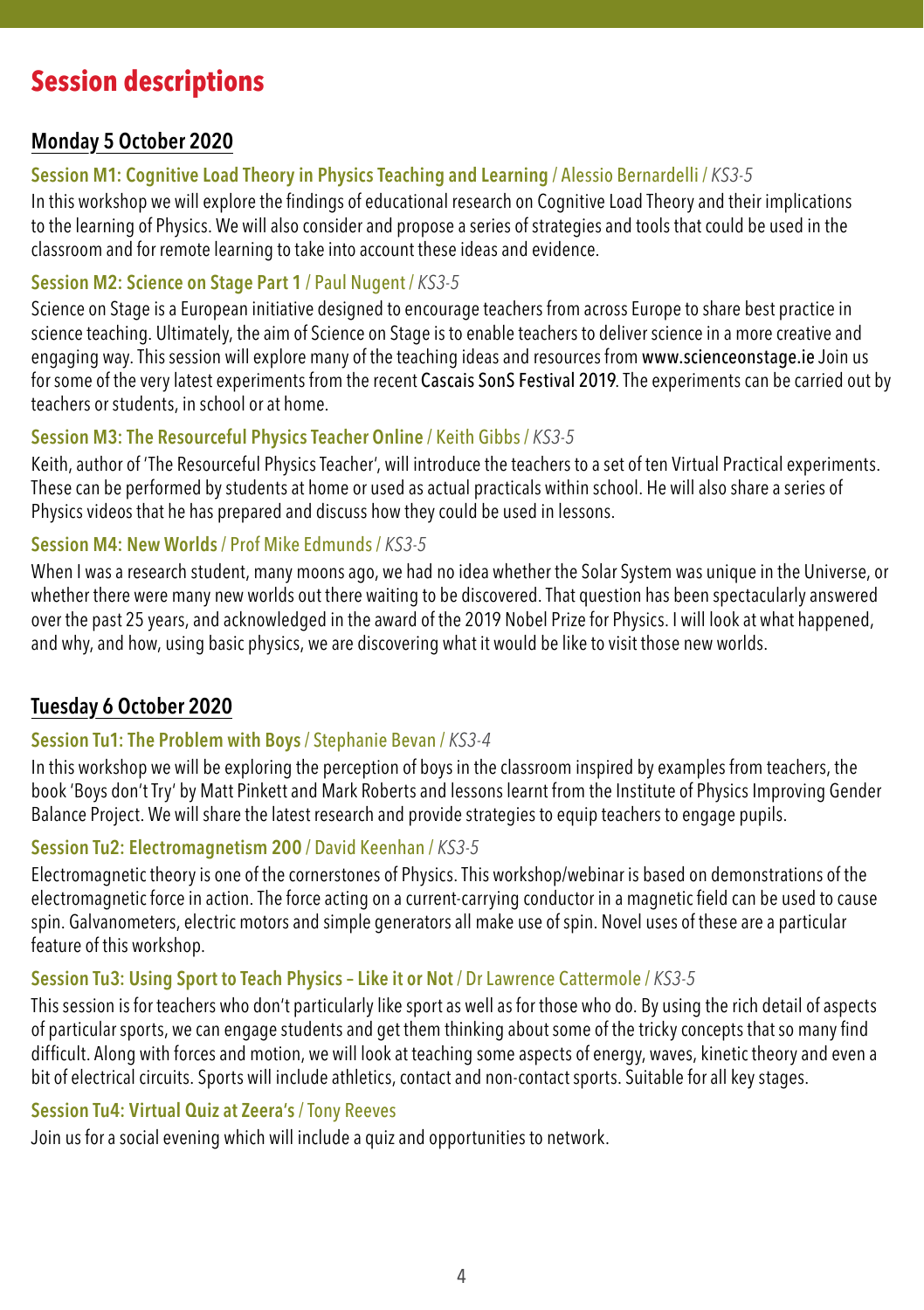# **Wednesday 7 October 2020**

#### **Session W1: Movement, Measurement and the Laws of Motion** / Prof Huw Summers, Swansea University / *KS3-5*

The development of mass-produced inertial sensors for consumer electronics has provided low-cost, wearable acceleration sensors. These lightweight systems can capture movement kinetics with millisecond resolution and so provide detailed time-series data on human motion. In this talk I will discuss the use of accelerometers to study human movement patterns and describe the signals analysis that provides information in two example studies – activity intensity of school children and the fitness levels of professional footballers. In relation to science teaching, I aim to convince you that accelerometers provide a ready-tool for demonstrating the laws of motion and when applied to human movement also allow exploration of the fundamentals of physiological dynamics.

#### **Session W2A: GCSE Science and GCE Physics Update WJEC** / Helen Francis, WJEC Domain Leader – Science and Mathematics / *KS4-5*

The Examinations Board will provide an update on GCSE examinations, and discuss Science and GCE Physics.

### **Session W2B: Turning Points** / Richard Bonella / *KS4-5*

This session will focus on the special relativity element, which is a very condensed version of a more thorough approach and include concepts, mental models and maths, sample problems, good online resources linked to the AQA, Turning Points' option or equivalent.

### **Session W3A: Cognitive Load Theory in Physics Teaching and Learning** / Alessio Bernardelli / *KS3-5*

In this workshop we will explore the findings of educational research on Cognitive Load Theory and their implications to the learning of Physics. We will also consider and propose a series of strategies and tools that could be used in the classroom and for remote learning to take into account these ideas and evidence.

### **Session W3B: The Resourceful Physics Teacher Online** / Keith Gibbs / *KS3-5*

Keith, author of 'The Resourceful Physics Teacher', will introduce the teachers to a set of ten Virtual Practical experiments. These can be performed by students at home or used as actual practicals within school. He will also share a series of Physics videos that he has prepared and discuss how they could be used in lessons.

#### **Session W3C: Introducing Programming with the PASCO//code.Node /** Dr Nichola Swann

Discover the easiest way to teach sense and control programming with the latest innovation from [PASCO Scientific](mailto:https://www.pasco.com?subject=). In this introductory session, we will demonstrate how to construct simple programs using the //code.Node's inbuilt sensors and outputs, and show how the unit can be used with any of PASCO's current and legacy datalogging sensors. Resource packs will be provided to enable you to build on the skills learnt in this session, and use our new Blockly coding capability at home for free.

# **Session W4A: Using Sport to Teach Physics – Like it or Not** / Dr Lawrence Cattermole / *KS3-5*

This session is for teachers who don't particularly like sport as well as for those who do. By using the rich detail of aspects of particular sports, we can engage students and get them thinking about some of the tricky concepts that so many find difficult. Along with forces and motion, we will look at teaching some aspects of energy, waves, kinetic theory and even a bit of electrical circuits. Sports will include athletics, contact and non-contact sports. Suitable for all key stages.

# **Session W4B: The Problem with Boys** / Stephanie Bevan / *KS3-4*

In this workshop we will be exploring the perception of boys in the classroom inspired by examples from teachers, the book 'Boys don't Try' by Matt Pinkett and Mark Roberts and lessons learnt from the Institute of Physics Improving Gender Balance Project. We will share the latest research and provide strategies to equip teachers to engage pupils.

# **Session W4C: Technician Workshop** / To be confirmed

# **Session W5A: Not just Gamma and X-rays!** / Alison Alexander and Ruth Wiltsher / *KS3-4*

Using the electromagnetic spectrum and sound in medicine and dentistry. Medical applications of X-rays, gamma rays and ultrasound scanning are frequently used to demonstrate the use of physics concepts. This session will explore some of the less frequently mentioned applications of electromagnetic radiation and sound, including pulse oximeters, in ear thermometers and the breaking up of gallstones by sound waves.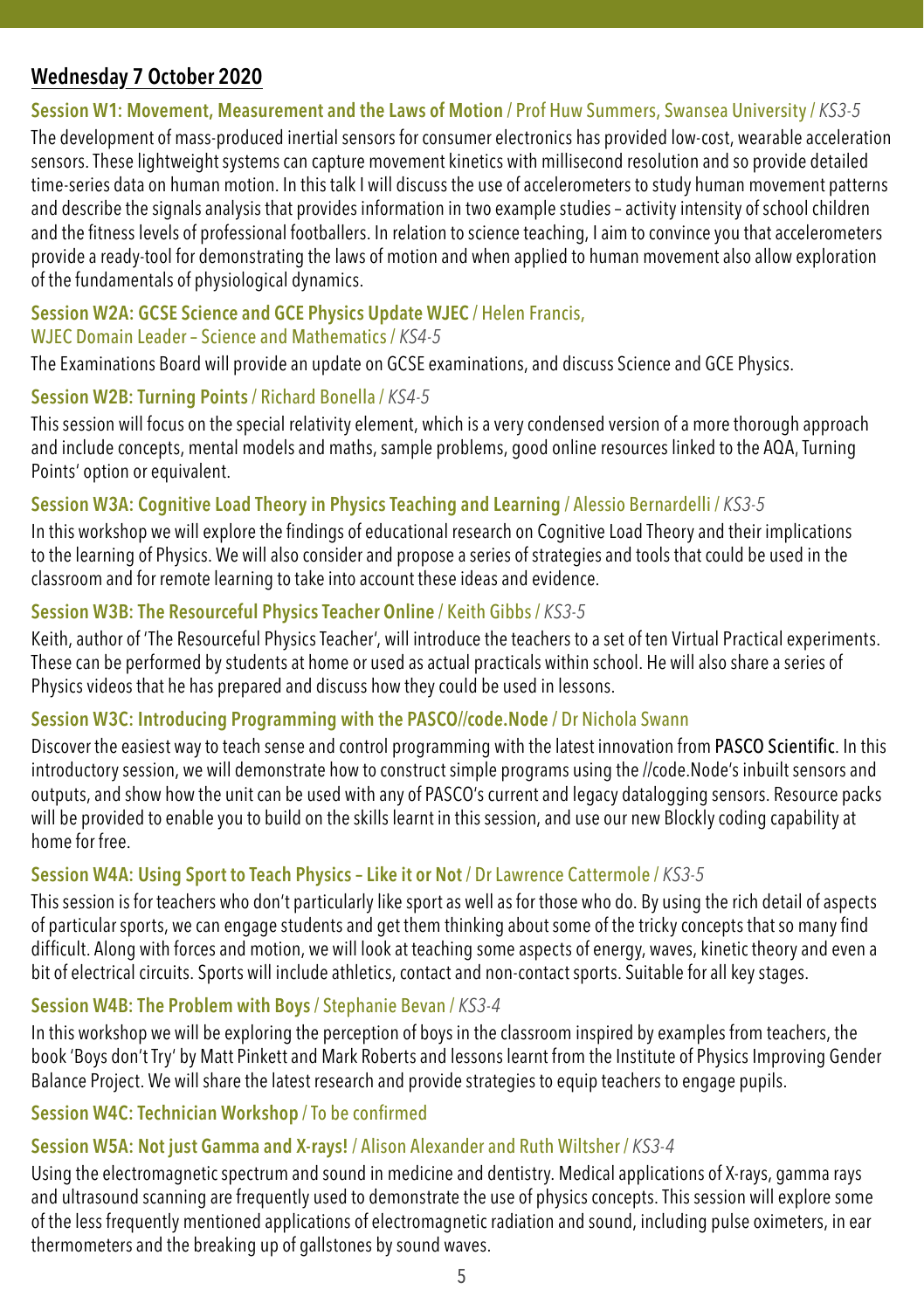#### **Session W5B: Games and Resources for the Teaching of Electricity and Energy** / Tony Reeves / *KS3-4*

Tony Reeves has taught Physics for 108 terms. In 40 minutes he will endeavour to share some of the things that have worked well on the following topics from the WJEC GCSE Physics Specification: 1.1 Electric circuits; 1.2 Generating electricity; 1.3 Making use of energy; 1.4 Domestic electricity. Resources will include Top Trumps Energy cards (Word and pdf), an Energy Mix Simulation (Excel) and some PowerPoints that you can adapt to suit your own teaching.

#### **Session W5C: Technicians Techmeet** / Cerian Angharad

Join the Techmeet to share ideas and resources with colleagues across Wales and beyond.

#### **Session W6A: Shades of Blended Learning** / Keith Jones / *KS3-5*

In these disruptive times in school, there has never been a greater need for students to become more independent learners and for teachers to be more innovative in their learning strategies. A blended learning strategy offers face-to-face, traditional' learning, complemented by self-study, both online and offline. This session will offer teachers the chance to explore and share 'what works best', using examples from both Google Docs and MS Forms.

#### **Session W6B: Improving Gender Balance** / Dr Anita Shaw / *KS3-4*

As in the rest of the UK, Wales' gendered subject choices at A level underline a wider gender imbalance in our schools. But where does this start? We worked with two secondary schools in South Wales and seven of their feeder primaries. In this presentation we'll look at the baseline data from the primary schools' teacher and pupil questionnaires. This will include information about teacher speciality, their current experience of gender-related initiatives, pupils' perceptions of who does which roles, pupils' career aspirations and more. We'll look at how this data informed our action plans and touch on some of the areas where we could see the possibility for change.

#### **Session W6C: Technician workshop** / Selene Gilles (Breckland Scientific) and Mark Finch (LogITworld)

LogIT datalogging: advice, live Q&A and videos of experiments on calibrating light gates using Sensorlab software.

#### **Session W7A: Earth in Space** / Graham Perrin / *KS3-4*

Excitement about Space is building again – Perseverance heading to Mars, Artemis back to the Moon. In this workshop, we'll look at our relationship with the heavens. We'll look at topics relevant to WJEC units 2.5 and 2.6 and, in the spirit of the Science Capital Teaching Approach, we'll look at the important contributions that people from Wales have made to the field.

#### **Session W7B: Physics Education at Home: DIY Activities for Home Learning** / Gary Williams / *KS3-5*

The journal [Physics Education](mailto:https://iopscience.iop.org/journal/0031-9120?subject=) has made available more than 100 papers and articles from their archive that cover activities which students can do at home. These tend to be ideas for experiments or investigations for older students, but there is a wide variety of resources from ideas for project work to ready to go questions, from 16+ to primary. Join Gary Williams, the Editor-in-Chief of Physics Education to discuss some of the listed papers and a few extra ideas too. All the links can be found here: <https://iopscience.iop.org/journal/0031-9120/page/physics-education-at-home>

#### **Session W8: Physics with Balloons** / Jo Kent / *KS3 (predominantly)*

Using balloons to demonstrate a variety of physics phenomena which can be done by students at home, or demonstrated by a teacher. I will demonstrate a selection of simple activities which aim to keep students engaged with the subject.

#### **Session W9: Gravitational Waves Workshop** / Dr Chris North, Cardiff University / *KS4-5*

Although gravitational waves are not directly on the curriculum, they are of course a topical subject in science. there are a number of different ways in which they can be used to link to topics that are: from properties of waves, to trigonometry, and from interference to cosmology. There are also opportunities for looking at noisy data, and even (for the more adventurous) using code to extract and analyse data. We will explore the curriculum links and existing resources that can be used at GCSE and above. There are example datasets for hands-on experiments which might be useful if group practicals are impractical.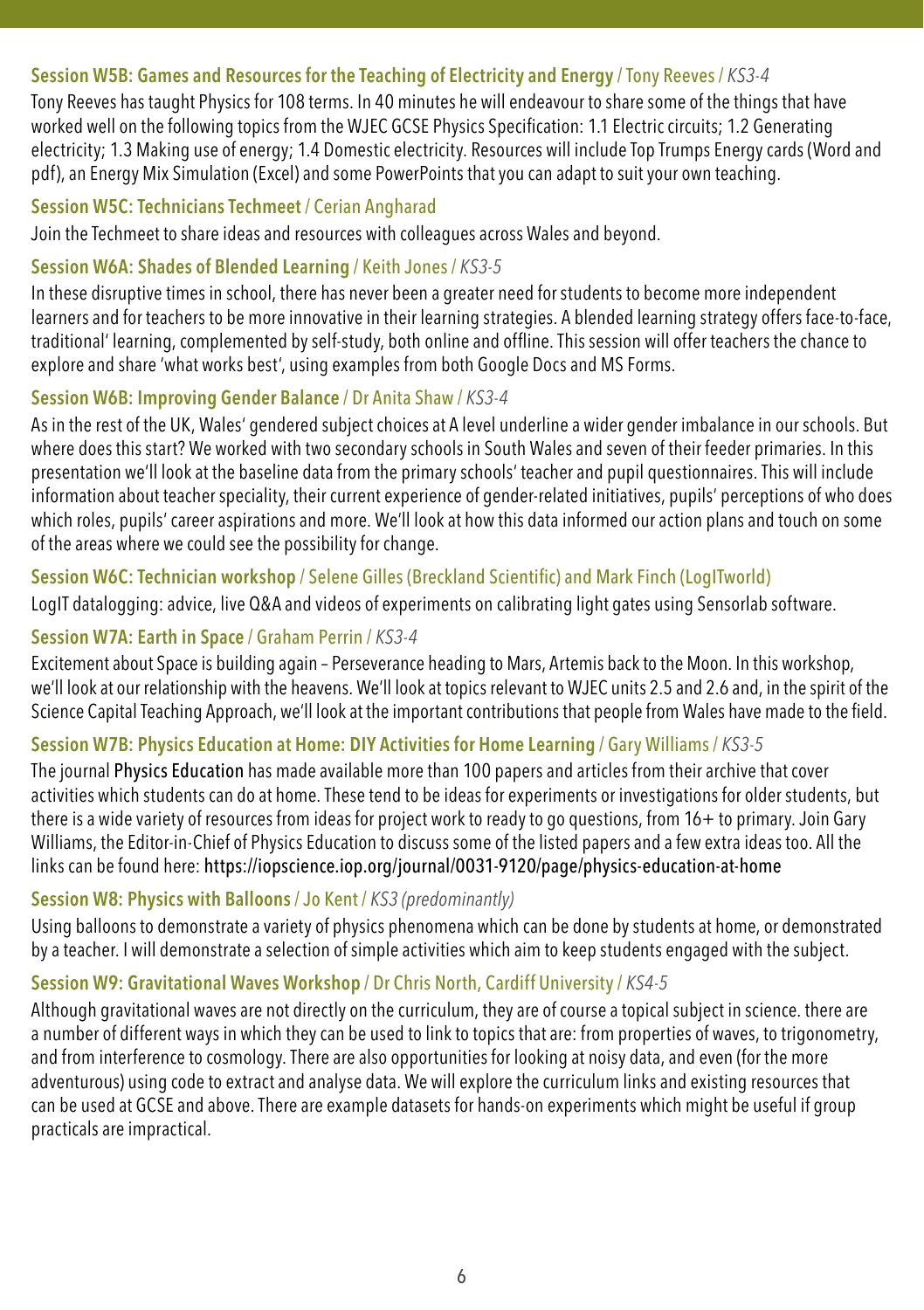#### **Session W10: Sunglasses, Violins, and Electrons** / David Cotton / *KS3-5*

Suitable for specialist Physics teachers. This session will concentrate on wave topics and will look mainly at teaching polarisation and standing waves. There will be demonstrations and ideas for practical work as well as ways to link standing waves to other aspects of physics. This session will include ways to visualise sound, including effective use of a Reuben's tube, and ways to perform the required practical of measuring the speed of sound in a metal bar.

### **Session W11: The Planet of Pollution** / Prof Averil MacDonald OBE, Southampton University KS3-5

The risks to the planet of pollution, plastics and fossil fuels are well reported. But exactly what could and should anyone of us do to protect the planet? There are many myths and misunderstandings mixed up with the good advice offered by the campaigning groups. Averil will explain some of the unintended consequences of the suggested actions, clarify what really can make a difference and try to answer any questions you have.

# **Thursday 8 October 2020**

### **Session Th1: Not just Gamma and X-rays!** / Alison Alexander and Ruth Wiltsher / *KS3-4*

Using the electromagnetic spectrum and sound in medicine and dentistry. Medical applications of X-rays, gamma rays and ultrasound scanning are frequently used to demonstrate the use of physics concepts. This session will explore some of the less frequently mentioned applications of electromagnetic radiation and sound, including pulse oximeters, in-ear thermometers and the breaking up of gallstones by sound waves.

#### **Session Th2: Shades of Blended Learning** / Keith Jones / *KS3-5*

In these disruptive times in school, there has never been a greater need for students to become more independent learners and for teachers to be more innovative in their learning strategies. A blended learning strategy offers face-to-face 'traditional' learning, complemented by self-study, both online and offline. This session will offer teachers the chance to explore and share what , works best'. We will be using examples from both Google Docs and MS Forms.

#### **Session Th3: Improving Gender Balance – Unconscious Bias** / Dr Anita Shaw / *KS3-4*

How can we work towards gender balance in schools when our unconscious bias gets in the way? In this presentation we'll look at what unconscious bias is, how prevalent and pervasive it is, and how we can address it in our quest to ensure social justice for all.

# **Session Th4: Gravitational Waves** / Dr Chris North, Cardiff University / *KS4-5*

Gravitational Waves have frequently hit the headlines ever since the first direct detection in 20117: Since then there have been a number of further developments, with the detection of the first binary neutron star collision in 20119: As well as being cutting edge research, helping solve mysteries of the cosmos, gravitational waves are relevant to the curriculum. I'll give an overview of gravitational waves and their detection, and a few ways in which they can be used in schools.

# **Friday 9 October 2020**

#### **Session F1: Physics Education at Home: DIY Activities for Home Learning** / Gary Williams / *KS3-5*

The journal Physics Education has made available over 100 papers and articles from their archive that cover activities which students can do at home. These tend to be ideas for experiments or investigations for older students but there is a wide variety of resources from ideas for project work to ready to go questions, from 16+ to primary. Join Gary Williams, the Editor-in-Chief of Physics Education to discuss some of the listed papers and a few extra ideas too. All the links can be found here: <https://iopscience.iop.org/journal/0031-9120/page/physics-education-at-home>

#### **Session F2: Earth in Space** / Graham Perrin / *KS3-4*

Excitement about Space is building again – Perseverance heading to Mars, Artemis back to the Moon. In this workshop, we'll look at our relationship with the heavens. We'll look at topics relevant to WJEC units 2.5 and 2.6 and, in the spirit of the Science Capital Teaching Approach, we'll look at the important contributions that people from Wales have made to the field.